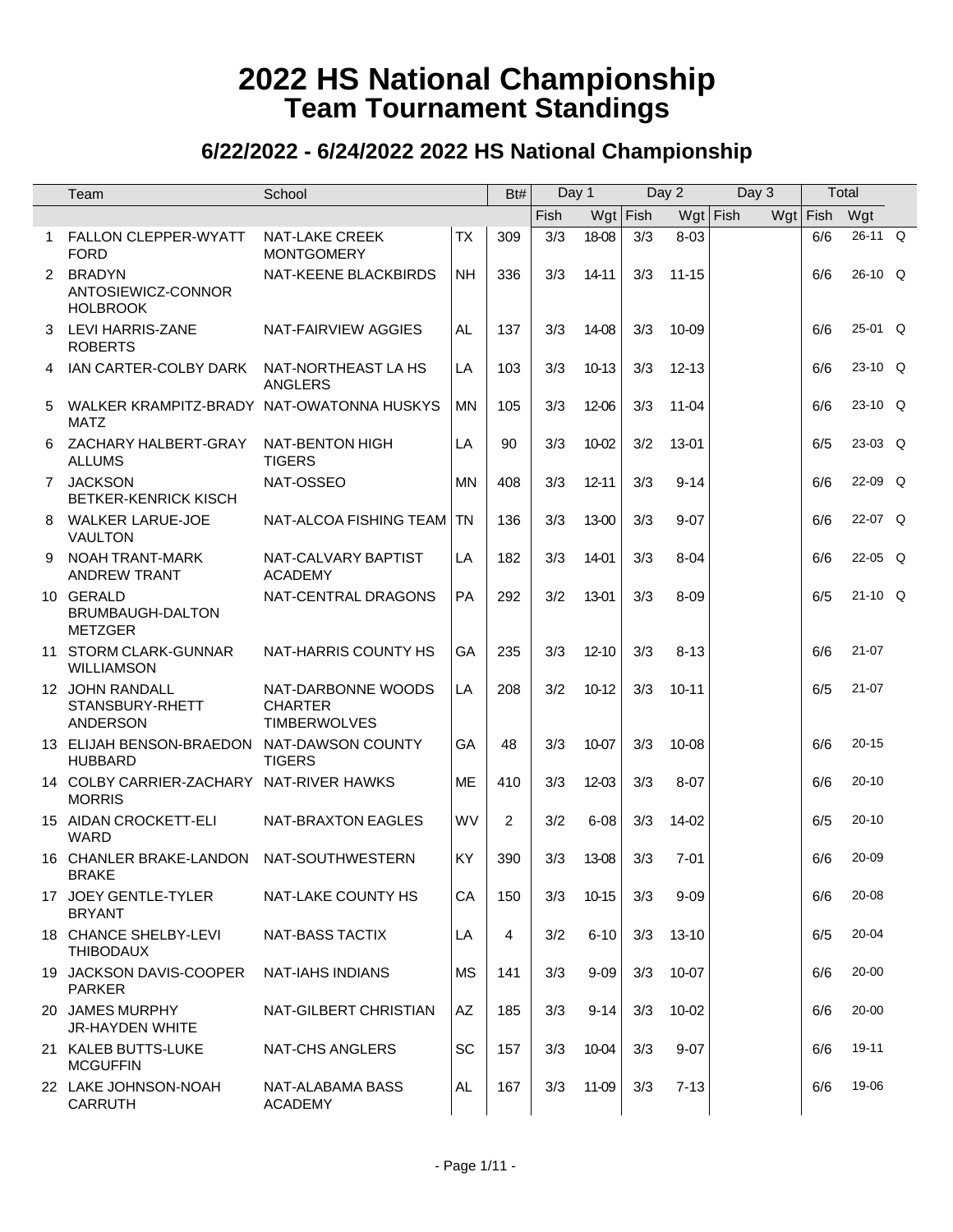| Team                                                             | School                                  |           | Bt# | Day 1       |           |          | Day 2     | Day 3      |     | Total |           |
|------------------------------------------------------------------|-----------------------------------------|-----------|-----|-------------|-----------|----------|-----------|------------|-----|-------|-----------|
|                                                                  |                                         |           |     | <b>Fish</b> | Wgt       | $ $ Fish |           | $Wgt$ Fish | Wgt | Fish  | Wgt       |
| 23 ANDREW JONES-CARSON<br><b>UNDERWOOD</b>                       | NAT-HEWITT TRUSSVILLE<br><b>HS</b>      | <b>AL</b> | 375 | 3/3         | $8 - 15$  | 3/3      | $10-07$   |            |     | 6/6   | 19-06     |
| 24 JUSTIN JAMES-JACOB<br><b>LONGLOIS</b>                         | NAT-MAURICEVILLE<br><b>BEARS</b>        | <b>TX</b> | 333 | 3/3         | 10-07     | 3/3      | $8 - 14$  |            |     | 6/6   | 19-05     |
| 25 CLAYTON ELLIS-GREY<br><b>HOLLAND</b>                          | NAT-SALTILLO TIGERS                     | <b>MS</b> | 210 | 3/2         | $9 - 15$  | 3/3      | $9 - 03$  |            |     | 6/5   | 19-02     |
| 26 LUKE COLEMAN-BOBBY<br><b>MCCRAY</b>                           | NAT-ONEONTA REDSKINS                    | AL.       | 404 | 3/3         | $8 - 09$  | 3/3      | 10-07     |            |     | 6/6   | 19-00     |
| 26 BRAEDEN SADLER-RIVER<br><b>BLANTON</b>                        | NAT-GRAYSON COUNTY<br><b>HS</b>         | <b>KY</b> | 307 | 3/3         | $8 - 09$  | 3/3      | 10-07     |            |     | 6/6   | 19-00     |
| 28 BRENDAN VINTON-CHASE<br><b>MARTIN</b>                         | NAT-RANDOLPH<br><b>GALLOPING GHOSTS</b> | VT        | 387 | 3/3         | $8 - 13$  | 3/3      | $10 - 03$ |            |     | 6/6   | 19-00     |
| 29 AUSTIN HICKS-CLAYTON<br><b>PAGE</b>                           | NAT-CAPTAIN SHREVE HS<br><b>GATORS</b>  | LA        | 243 | 3/3         | 11-02     | 3/3      | $7 - 13$  |            |     | 6/6   | 18-15     |
| 30 EVAN HOWE-DRAKE<br>WADSWORTH                                  | NAT-NORTH DESOTO<br><b>GRIFFINS</b>     | LA        | 19  | 3/3         | 10-03     | 3/3      | $8 - 12$  |            |     | 6/6   | 18-15     |
| 31 HUNTER SLONE-ELIJAH<br><b>KELLEY</b>                          | NAT-WHITE COUNTY HS                     | <b>TN</b> | 369 | 3/3         | $6 - 05$  | 3/3      | 12-09     |            |     | 6/6   | 18-14     |
| 32 MATHEW PITCHER-REIN<br><b>GOLUBJATNIKOV</b>                   | NAT-PITTSFORD VIKINGS                   | <b>NY</b> | 222 | 3/3         | $9 - 12$  | 3/3      | $9 - 02$  |            |     | 6/6   | 18-14     |
| 33 AUSTIN ROBINSON-SAM<br><b>LOVVORN</b>                         | NAT-BREMEN HS                           | GA        | 372 | 3/3         | $9 - 04$  | 3/3      | $9 - 02$  |            |     | 6/6   | 18-06     |
| 34 JOEY ELLIOTT-JACOB<br><b>NICKERT</b>                          | NAT-ANCHOR BAY HS                       | MI        | 385 | 3/3         | 10-15     | 3/3      | $7 - 05$  |            |     | 6/6   | 18-04     |
| 35 BLAKE WHEAT-RILEY<br><b>FAULKNER</b>                          | NAT-RHEA COUNTY<br><b>EAGLES</b>        | <b>TN</b> | 223 | 3/3         | $5 - 15$  | 3/3      | $12 - 04$ |            |     | 6/6   | 18-03     |
| 36 PHILLIP HERRING-CALUP<br><b>WILLIAMS</b>                      | NAT-GREENE CO<br><b>WILDCATS</b>        | <b>MS</b> | 266 | 3/3         | $10 - 15$ | 3/3      | $7 - 03$  |            |     | 6/6   | 18-02     |
| 37 SHANE LONG-SAWYER<br><b>STRONG</b>                            | NAT-GLIDE HS WILDCATS                   | <b>OR</b> | 131 | 3/3         | $9 - 07$  | 3/3      | $8 - 09$  |            |     | 6/6   | 18-00     |
| 38 TREVOR WILBURN-BRYCE<br><b>MCCLELLAN</b>                      | NAT-CENTURY<br><b>CENTURIONS</b>        | IL        | 264 | 3/2         | $7 - 08$  | 3/3      | $10 - 08$ |            |     | 6/5   | 18-00     |
| 39 NICHOLAS SEITZ-BROCK<br><b>VOGEL</b>                          | NAT-NW OHIO JR<br><b>BASSMASTERS</b>    | OH        | 212 | 3/2         | 11-04     | 3/3      | $6 - 08$  |            |     | 6/5   | $17 - 12$ |
| 40 COLBY ELLIOTT-SAMUEL<br><b>LOGAN</b>                          | NAT-UNION CO FISHING                    | GA        | 125 | 2/2         | $7 - 05$  | 3/3      | 10-04     |            |     | 5/5   | 17-09     |
| 41 SAWYER<br>WINCHESTER-ZAVIAN<br><b>SMITH</b>                   | NAT-LAKE CUMBERLAND<br><b>HS</b>        | KY        | 169 | 3/3         | $7 - 05$  | 3/3      | 10-03     |            |     | 6/6   | 17-08     |
| 42 AJ MCGEE-EVAN DUNN                                            | NAT-BIBB CO CHOCTAWS                    | AL        | 286 | 3/3         | $8 - 13$  | 3/3      | $8 - 10$  |            |     | 6/6   | 17-07     |
| 43 JD FARAGE-TANNER<br><b>CLEGHORN</b>                           | NAT-EAST CO ANGLERS                     | CA        | 133 | 3/2         | $8 - 11$  | 3/3      | $8 - 10$  |            |     | 6/5   | 17-05     |
| 44 BRYCE MCDONALD-ETHAN NAT-PAINTSVILLE TIGERS<br><b>ELLIOTT</b> |                                         | <b>KY</b> | 226 | 3/3         | $8-09$    | 3/3      | $8 - 05$  |            |     | 6/6   | 16-14     |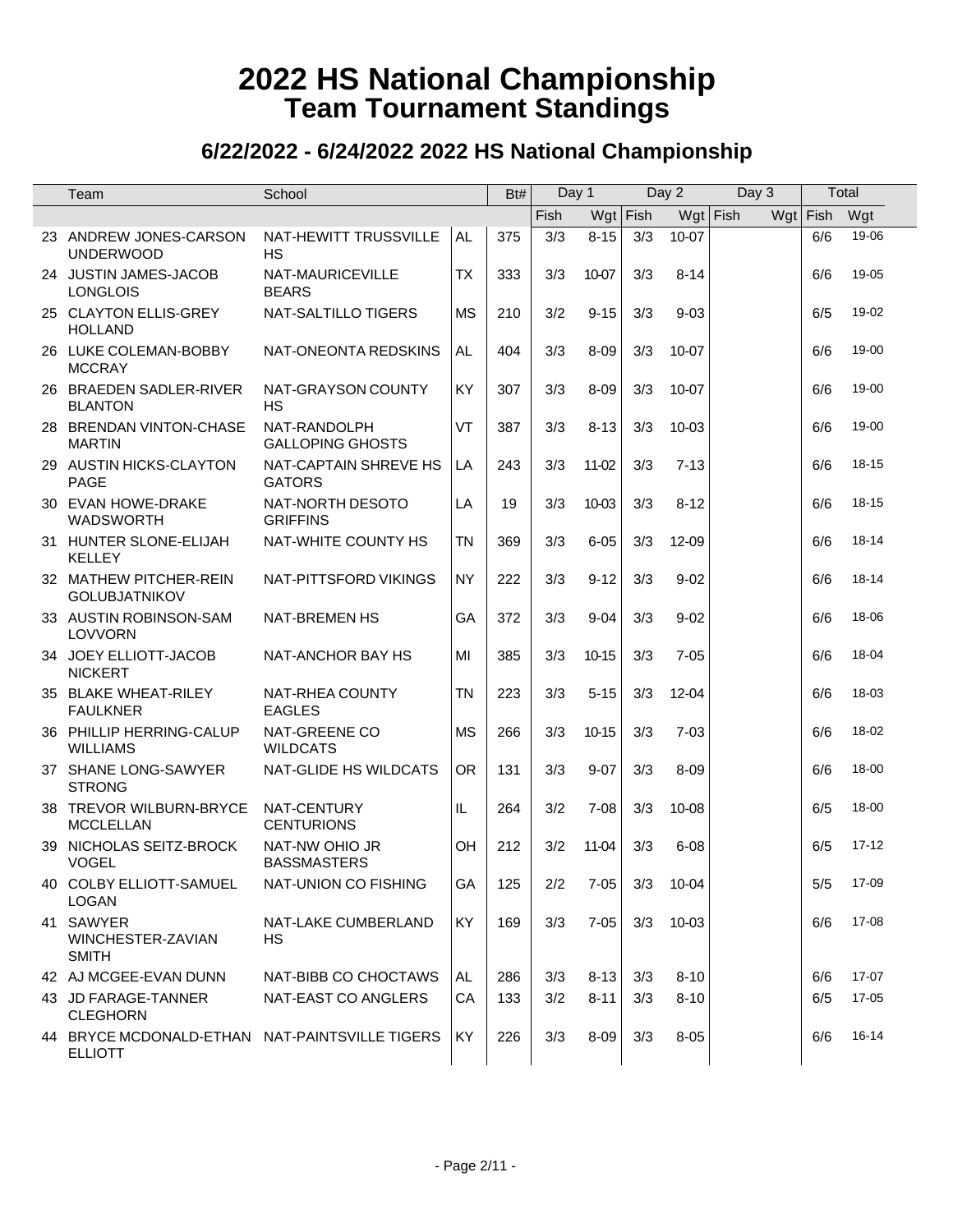| Team                                                          | School                                    |           | Bt# | Day 1 |            |          | Day 2     | Day 3 | Total      |           |
|---------------------------------------------------------------|-------------------------------------------|-----------|-----|-------|------------|----------|-----------|-------|------------|-----------|
|                                                               |                                           |           |     | Fish  |            | Wgt Fish | Wgt Fish  |       | $Wgt$ Fish | Wgt       |
| 45 MATTHEW<br>STRICKLAND-JOHNATHAN<br><b>STRICKLAND</b>       | NAT-WHEELERSBURG HS<br><b>PIRATES</b>     | OH        | 319 | 3/3   | $8 - 03$   | 3/3      | $8 - 10$  |       | 6/6        | 16-13     |
| 46 PEYTON<br>BENNETT-ZACHARY<br><b>MCMILLAN</b>               | NAT-NE LOUISIANA HS                       | LA        | 249 | 3/3   | 10-01      | 3/3      | $6 - 08$  |       | 6/6        | 16-09     |
| 47 JESSIE PARKER-WILL<br><b>OWENS</b>                         | NAT-WEST OUACHITA<br><b>CHIEFS</b>        | LA        | 72  | 3/3   | $7 - 12$   | 3/3      | $8 - 13$  |       | 6/6        | 16-09     |
| 48 JACKSON<br>ROUMBANIS-JADON<br><b>SPENCER</b>               | NAT-RUSSELLVILLE HS<br><b>CYCLONES</b>    | AR.       | 123 | 3/3   | $6 - 03$   | 3/3      | $10 - 01$ |       | 6/6        | 16-04     |
| 49 BRYAN AMMONS-BRAYDEN NAT-CENTRAL HARDIN<br><b>WRIGHT</b>   | <b>BRUINS</b>                             | <b>KY</b> | 265 | 3/3   | $8 - 00$   | 2/2      | $8 - 04$  |       | 5/5        | 16-04     |
| 50 MICHAEL<br>AVERY-BENJAMIN CLARK                            | NAT-SOUTH FORSYTH HS<br><b>WAR EAGLES</b> | GA        | 323 | 3/3   | $8 - 03$   | 3/3      | $8 - 00$  |       | 6/6        | 16-03     |
| 51 DYLAN SORRELLS-CULLUM NAT-HIGHLAND PARK HS<br><b>BROWN</b> |                                           | <b>TX</b> | 262 | 3/1   | $10 - 14$  | 2/2      | $5 - 05$  |       | 5/3        | 16-03     |
| 52 PEYTEN<br>URBANOVSKY-WESTEN<br><b>URBANOVSKY</b>           | NAT-CLIFTON HS CUBS                       | TX        | 350 | 3/3   | $7 - 00$   | 3/3      | $9 - 01$  |       | 6/6        | 16-01     |
| 53 CARSON EWEN-RYDER<br><b>LINDON</b>                         | NAT-POWELL CO HS                          | <b>KY</b> | 295 | 3/3   | 10-03      | 3/2      | $5 - 14$  |       | 6/5        | 16-01     |
| 54 LANDIN CHATHAM-TAYLOR NAT-WESTON FISHING<br><b>CHATHAM</b> | <b>WOLVES</b>                             | LA        | 154 | 3/3   | $7 - 07$   | 3/3      | $8 - 02$  |       | 6/6        | 15-09     |
| 55 BROCK ROGERS-WYATT<br><b>MARLER</b>                        | NAT-BRADLEYVILLE<br><b>EAGLES</b>         | <b>MO</b> | 339 | 3/3   | $8 - 03$   | 3/2      | $7 - 06$  |       | 6/5        | 15-09     |
| 56 COLE JOHNSON-BRETT<br><b>HARBISON</b>                      | NAT-NORTH BULLITT<br><b>EAGLES</b>        | <b>KY</b> | 130 | 3/3   | 11-02      | 2/2      | $4 - 04$  |       | 5/5        | 15-06     |
| 57 MICAH BELT-JAEDON DAN                                      | NAT-KIOWA COWBOYS                         | OK        | 200 | 3/3   | $9 - 07$   | 3/3      | $5 - 13$  |       | 6/6        | 15-04     |
| 58 MASON WHITE-LEVI<br>SINGLETARY                             | NAT-COOK HS ANGLERS                       | GA        | 328 | 3/2   | $8 - 11$   | 3/3      | $6 - 06$  |       | 6/5        | 15-01     |
| 59 COBY<br>THOMPSON-BENTLEY<br><b>FLOYD</b>                   | NAT-REEL MONEY                            | GA        | 140 | 3/2   | $5 - 15$   | 3/3      | $9 - 01$  |       | 6/5        | $15 - 00$ |
| 60 COLEMAN<br>PHILLIPS-CARTER<br><b>PHILLIPS</b>              | NAT-NCA FISHING                           | AR        | 100 | 2/2   | $6-10$ 3/3 |          | $8 - 06$  |       |            | 5/5 15-00 |
| 61 KYLE MANN-COLE KOENIG                                      | NAT-LODI HIGH FLAMES                      | CA        | 294 | 3/2   | $8 - 02$   | 2/2      | $6 - 08$  |       | 5/4        | $14 - 10$ |
| 62 COOPER WRIGHT-ELI<br><b>SCHEIDEMAN</b>                     | NAT-BECKER HS TEAM                        | <b>MN</b> | 17  | 3/3   | $9 - 09$   | 2/2      | $4 - 15$  |       | 5/5        | 14-08     |
| 63 KADEN SNAVELY-LOGAN<br>CARDWELL                            | NAT-CENTRAL FLORIDA<br><b>ANGLERS</b>     | FL.       | 351 | 3/2   | 10-03      | 2/2      | $4 - 04$  |       | 5/4        | 14-07     |
| 64 EMMETT KING-AJ DRAPER                                      | NAT-PANORAMA HS                           | IA        | 283 | 3/3   | $7 - 01$   | 3/3      | $7 - 04$  |       | 6/6        | 14-05     |
| 65 WADE ROBERTS-BLAYNE<br><b>CARPENTER</b>                    | NAT-LOUISIANA SAF                         | LA        | 152 | 3/3   | $7 - 02$   | 2/2      | $7 - 03$  |       | 5/5        | 14-05     |
| 66 LANDEN DIXON-MITCH<br>(FLOYD) WEAVER JR                    | NAT-CITRONELL<br><b>WILDCATS</b>          | AL        | 162 | 3/2   | $6 - 13$   | 2/2      | $7 - 03$  |       | 5/4        | 14-00     |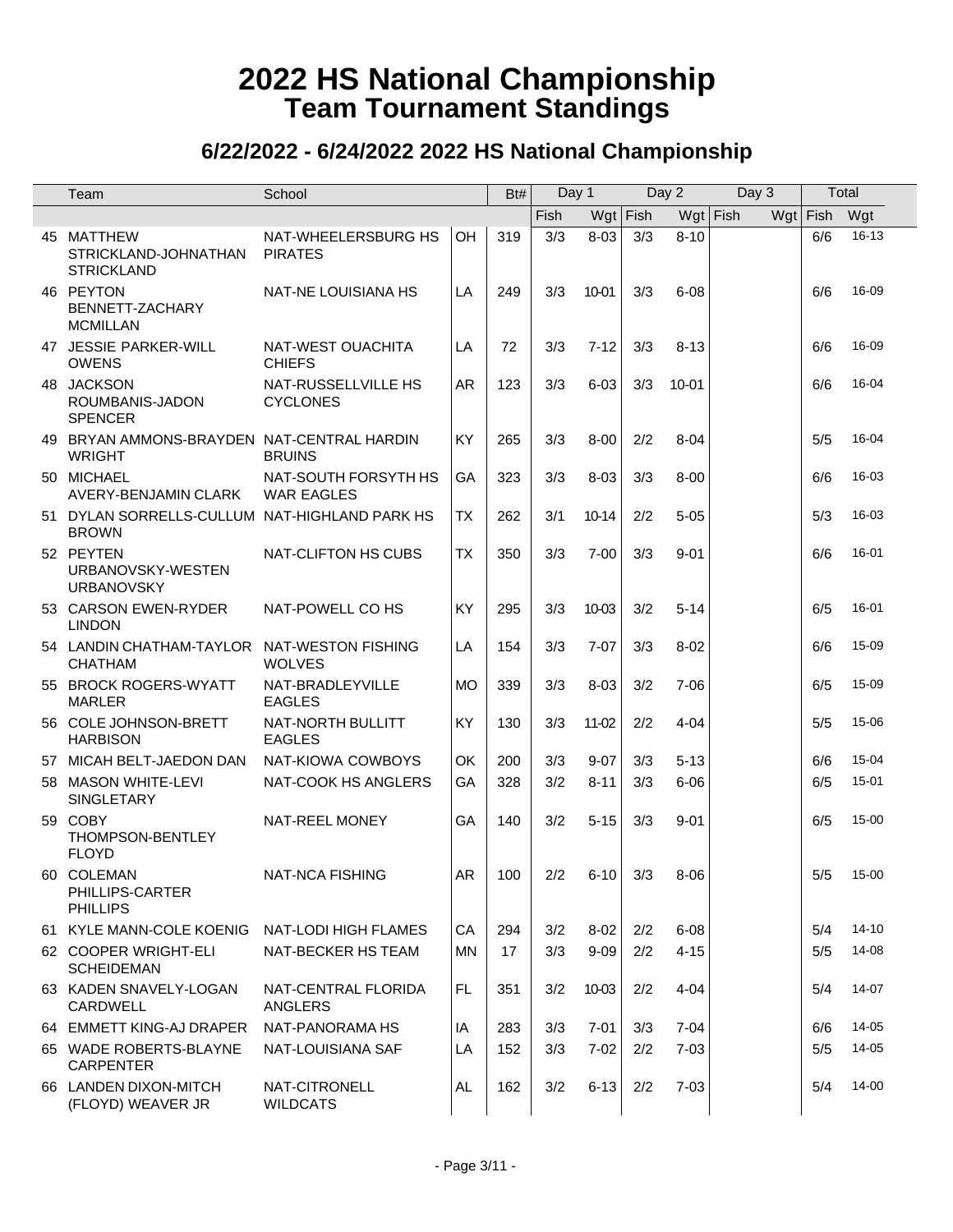|    | Team                                                                | School                                     |           | Bt# | Day 1 |          |            | Day 2      | Day 3 | Total      |           |
|----|---------------------------------------------------------------------|--------------------------------------------|-----------|-----|-------|----------|------------|------------|-------|------------|-----------|
|    |                                                                     |                                            |           |     | Fish  |          | $Wgt$ Fish | $Wgt$ Fish |       | $Wgt$ Fish | Wgt       |
|    | 67 COLE MARTIN-KANON<br>GOSS                                        | NAT-LAKESIDE RAMS                          | AR        | 349 | 3/3   | 11-09    | 1/1        | $2 - 07$   |       | 4/4        | 14-00     |
|    | 68 ANDREW (HUNTER)<br>ALEXANDER-DALTON<br><b>EURY</b>               | NAT-NC MINOR LEAGUE                        | <b>NC</b> | 52  | 3/3   | $6 - 14$ | 3/3        | $7 - 01$   |       | 6/6        | $13 - 15$ |
|    | 69 MICHAEL<br>MAYNOR-ANDREW<br><b>GRAVES</b>                        | NAT-HEWITT TRUSSVILLE<br><b>HUSKIES</b>    | AL.       | 191 | 3/2   | $6 - 15$ | 3/3        | $7 - 00$   |       | 6/5        | $13 - 15$ |
|    | 70 GRADY JOHNSON-TRIPP<br><b>BERLINSKY JR</b>                       | NAT-OSCEOLA ANGLERS                        | <b>FL</b> | 232 | 3/2   | $9 - 12$ | 2/2        | $4 - 03$   |       | 5/4        | $13 - 15$ |
|    | 71 TYSON VERKAIK-CLAUDE<br><b>LOFTIN</b>                            | <b>NAT-MARION CO</b><br><b>BASSMASTERS</b> | <b>FL</b> | 115 | 3/3   | $6 - 07$ | 3/3        | $7 - 06$   |       | 6/6        | 13-13     |
|    | 72 JAKE PANICHI-LOUIE<br><b>PANICHI</b>                             | NAT-NORTH WOODS                            | <b>MN</b> | 251 | 3/2   | $7 - 06$ | 3/3        | $6 - 07$   |       | 6/5        | $13 - 13$ |
|    | 73 ETHAN MARTIN-TYLER<br><b>LEACHMAN</b>                            | NAT-BULLITT EAST HS<br><b>CHARGERS</b>     | KY        | 26  | 2/2   | $4 - 12$ | 3/2        | $8 - 14$   |       | 5/4        | $13 - 10$ |
|    | 74 DADE VINCENT-BROCK<br><b>VINCENT</b>                             | NAT-MUHLENBERG CO HS                       | KY        | 358 | 3/3   | $6 - 00$ | 3/2        | $7 - 08$   |       | 6/5        | 13-08     |
|    | 75 ASPEN MARTIN-JETT<br><b>STRICKLAND</b>                           | NAT-CALHOUN HS<br>YELLOW JACKETS           | GA        | 11  | 2/2   | $4 - 05$ | 3/3        | $9 - 02$   |       | 5/5        | 13-07     |
|    | 76 BRYSON DOTSON-HOLDEN NAT-CAMPBELL CO. HS<br><b>PISTELLO</b>      |                                            | <b>TN</b> | 51  | 1/1   | $4 - 00$ | 3/3        | $9 - 04$   |       | 4/4        | 13-04     |
|    | 77 KELLEN LANMAN-DAVIS<br><b>GREAUD</b>                             | NAT-DEER CREEK<br><b>ANTLERS</b>           | OK        | 302 | 3/3   | $8 - 05$ | 2/2        | $4 - 13$   |       | 5/5        | 13-02     |
|    | 78 DELBERT WILSON-HAYDEN NAT-NORTH PAULDING HS<br><b>WHITTEMORE</b> |                                            | GA        | 35  | 2/2   | $8 - 06$ | 2/2        | $4 - 11$   |       | 4/4        | 13-01     |
|    | 79 LOGAN BULLINGER-RYAN<br><b>BULLINGER</b>                         | NAT-CENTURY HS<br><b>PATRIOTS</b>          | <b>ND</b> | 83  | 3/2   | $5 - 05$ | 3/3        | $7 - 10$   |       | 6/5        | $12 - 15$ |
|    | 80 GARRETT CROMER-PAUL<br><b>BATASTINI</b>                          | NAT-LAFAYETTE<br><b>CHRISTIAN COUGARS</b>  | GA        | 96  | 2/2   | $7 - 01$ | 3/3        | $5 - 08$   |       | 5/5        | 12-09     |
| 81 | MASON MCCORMICK-EVAN NAT-BYRD YELLOW<br>LEE                         | <b>JACKETS</b>                             | LA        | 149 | 2/2   | $3 - 12$ | 3/3        | $8 - 10$   |       | 5/5        | 12-06     |
|    | 82 BLAKE DUNCAN-DREW<br><b>GIDEON</b>                               | NAT-UPPER TOMBIGBEE<br><b>TRAIL</b>        | <b>MS</b> | 299 | 3/3   | $7 - 13$ | 2/2        | $4 - 08$   |       | 5/5        | $12 - 05$ |
|    | 83 HADEN RYZA-DALLON<br><b>HOSKINS</b>                              | NAT-IDAHO STUDENT<br><b>ANGLERS</b>        | ID        | 276 | 3/3   | 10-03    | 1/1        | 2-02       |       | 4/4        | 12-05     |
|    | 84 MAKENZIE<br>SHELTON-REAGAN<br><b>SHELTON</b>                     | NAT-POWELL CO HS                           | KY.       | 190 | 3/3   | $6 - 01$ | 3/3        | $6 - 03$   |       | 6/6        | 12-04     |
|    | 85 TY STROUP-DANIEL<br><b>WALTER</b>                                | NAT-WILDCAT HS FISHING                     | <b>PA</b> | 139 | 1/1   | $1 - 10$ | 3/3        | $10 - 10$  |       | 4/4        | 12-04     |
|    | 86 COOPER MCDONALD-JAKE NAT-LUMPKIN COUNTY<br><b>BARRETT</b>        | <b>INDIANS</b>                             | GA        | 380 | 1/1   | $2 - 09$ | 3/3        | $9 - 11$   |       | 4/4        | 12-04     |
|    | 87 JOSEPH<br>STINGLEY-ZACHERY LOWE                                  | NAT-BASSTACTIX                             | <b>MS</b> | 237 | 3/1   | $5 - 11$ | 3/3        | $6 - 07$   |       | 6/4        | 12-02     |
|    | 88 JIMMY WRIGHT-LAYTON<br><b>TERRELL</b>                            | NAT-CALVARY ACADEMY<br><b>CAVALIERS</b>    | LA        | 407 | 3/3   | $6 - 15$ | 2/2        | $5 - 02$   |       | 5/5        | $12 - 01$ |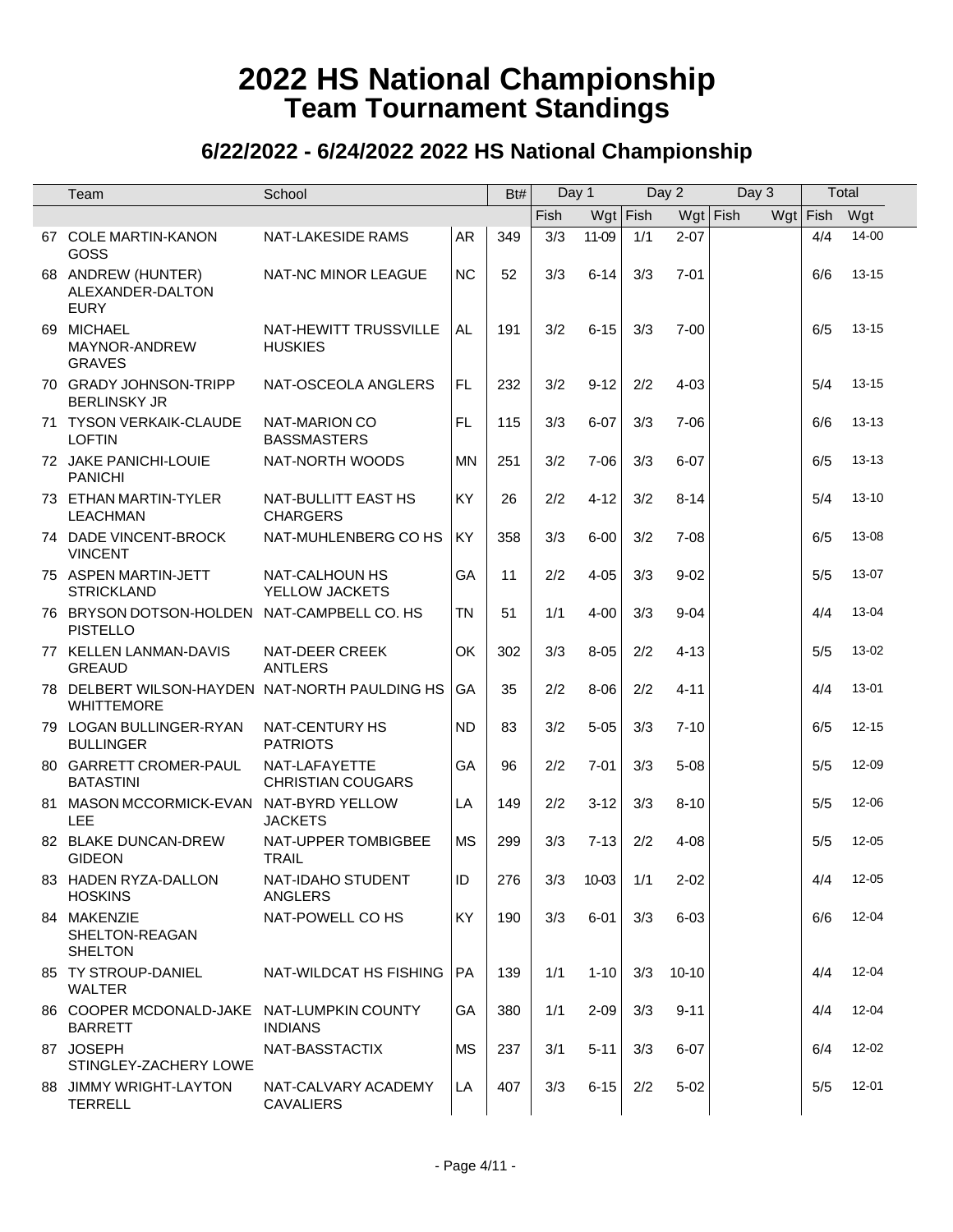| Team                                                          | School                                  |           | Bt# | Day 1 |           |            | Day 2      | Day 3 |            | Total     |
|---------------------------------------------------------------|-----------------------------------------|-----------|-----|-------|-----------|------------|------------|-------|------------|-----------|
|                                                               |                                         |           |     | Fish  |           | $Wgt$ Fish | $Wgt$ Fish |       | $Wgt$ Fish | Wgt       |
| 89 RIDGE RUTLEDGE-RYAN<br>SPONCIL                             | NAT-EAST JESSAMINE HS                   | KY        | 409 | 2/2   | $5 - 05$  | 3/3        | $6 - 08$   |       | 5/5        | $11 - 13$ |
| 90 JACOB ROSS-COLE<br><b>WHIGHAM</b>                          | NAT-SATSUMA HS                          | AL.       | 274 | 3/3   | $11 - 12$ |            |            |       | 3/3        | $11 - 12$ |
| 91 SAM<br>SHIMABUKURO-MAXWELL<br><b>KANEKO</b>                | NAT-DELTA TEEN TEAM                     | CA        | 127 |       |           | 3/3        | $11 - 07$  |       | 3/3        | $11-07$   |
| 92 BRICE DAVIS-GARRETT<br><b>ANGOTTI</b>                      | NAT-COOTER WILDCATS                     | <b>AR</b> | 163 | 2/2   | $6 - 14$  | 2/2        | $4 - 07$   |       | 4/4        | $11 - 05$ |
| 93 BRUNSON FAIN-JACKSON<br><b>GINN</b>                        | NAT-SOUTHWEST<br><b>GEORGIA ACADEMY</b> | GA        | 355 | 2/2   | $3 - 13$  | 2/2        | $7 - 07$   |       | 4/4        | $11 - 04$ |
| 94 JACE ANDERSON-TY<br><b>DOWNS</b>                           | NAT-SAVAGE FISHING                      | OK        | 401 | 3/2   | 11-03     |            |            |       | 3/2        | $11 - 03$ |
| 95 BLAKE<br><b>BECKMANN-HUNTER</b><br><b>BECKMANN</b>         | <b>NAT-BREESE HS</b><br><b>COUGARS</b>  | IL        | 73  | 2/2   | $3 - 12$  | 3/3        | $7 - 05$   |       | 5/5        | $11 - 01$ |
| 96 MAKENZIE BAILEY-DALTON NAT-WINTER SPRINGS<br><b>BAILEY</b> |                                         | <b>FL</b> | 321 | 3/2   | $8 - 08$  | 1/1        | $2 - 06$   |       | 4/3        | $10 - 14$ |
| 97 AUSTIN ROSE-JARRETT<br><b>BURGER</b>                       | NAT-MENA BASSCATS                       | <b>AR</b> | 317 | 3/3   | $8 - 04$  | 1/1        | $2 - 09$   |       | 4/4        | $10 - 13$ |
| 98 JAKE GLASS-HUNTER<br><b>SUTTON</b>                         | NAT-LAKESIDE WARRIORS                   | LA        | 142 | 2/2   | $3 - 10$  | 3/3        | $7 - 02$   |       | 5/5        | $10 - 12$ |
| 99 HUNTER SIMS-HARRISON<br><b>OVERMAN</b>                     | NAT-WEST TN STUDENT<br><b>TRAIL</b>     | <b>TN</b> | 61  | 1/1   | $2 - 08$  | 3/2        | $8 - 02$   |       | 4/3        | $10 - 10$ |
| 100 LUKE FLETCHER-MICHAEL<br>HUNTER FLYNN                     | NAT-ESTILL COUNTY HS                    | <b>KY</b> | 192 | 3/3   | $8 - 00$  | 1/1        | $2 - 09$   |       | 4/4        | 10-09     |
| 101 RONIN PICKER-ALEC<br><b>DAVIDSON</b>                      | NAT-LINCOLN CO<br><b>LUNKERS</b>        | <b>MO</b> | 56  | 2/2   | $6 - 07$  | 2/2        | $4 - 02$   |       | 4/4        | 10-09     |
| 102 CARSEN<br>ADCOCK-MICHAEL (RILEY)<br><b>PITMAN</b>         | NAT-HAUGHTON HS BUCS                    | LA        | 247 | 3/3   | 10-09     |            |            |       | 3/3        | 10-09     |
| 103 JASE WHITE-TANNER<br><b>WILLIAMS</b>                      | NAT-HAUGHTON FISHING<br><b>TEAM</b>     | LA        | 365 | 2/2   | $4 - 00$  | 2/2        | $6 - 08$   |       | 4/4        | $10 - 08$ |
| 104 MATT DOPP-PEYTON<br><b>FERGUSON</b>                       | NAT-CAMPBELL CO HS                      | <b>TN</b> | 356 | 2/2   | $5 - 15$  | 2/2        | $4 - 09$   |       | 4/4        | $10 - 08$ |
| 105 AIDAN MASS-JOE PUCEL                                      | NAT-WAYZATA TROJANS                     | MN        | 416 | 3/3   | 10-05     |            |            |       | 3/3        | $10 - 05$ |
| 106 CODY DOMINGOS-KYLE<br><b>GOLDSTEIN</b>                    | NAT-PASO ROBLES                         | CA        | 183 | 3/3   | $8 - 06$  | 1/1        | $1 - 13$   |       | 4/4        | $10 - 03$ |
| 107 BRADEN WILSON-ROSS<br><b>WILSON</b>                       | NAT-SCOTTS HILL HS<br><b>LIONS</b>      | TN        | 246 | 3/3   | $8 - 02$  | 1/1        | $1 - 12$   |       | 4/4        | $9 - 14$  |
| 108 TYLER LAKE-JESSE<br>WOODWARD                              | NAT-KETCHUM HS                          | OK        | 158 | 3/3   | $7 - 07$  | 1/1        | $2 - 07$   |       | 4/4        | $9 - 14$  |
| 109 BRADEN BARTRON-ZION<br><b>DUNAWAY</b>                     | NAT-INDIANA SOUTH                       | IN        | 252 | 2/2   | $9 - 12$  |            |            |       | 2/2        | $9 - 12$  |
| 110 PAYTON LYNDALL-FISHER<br><b>PERKINS</b>                   | NAT-LAKE COUNTY                         | CA        | 305 | 3/3   | $7 - 04$  | 1/1        | $2 - 07$   |       | 4/4        | $9 - 11$  |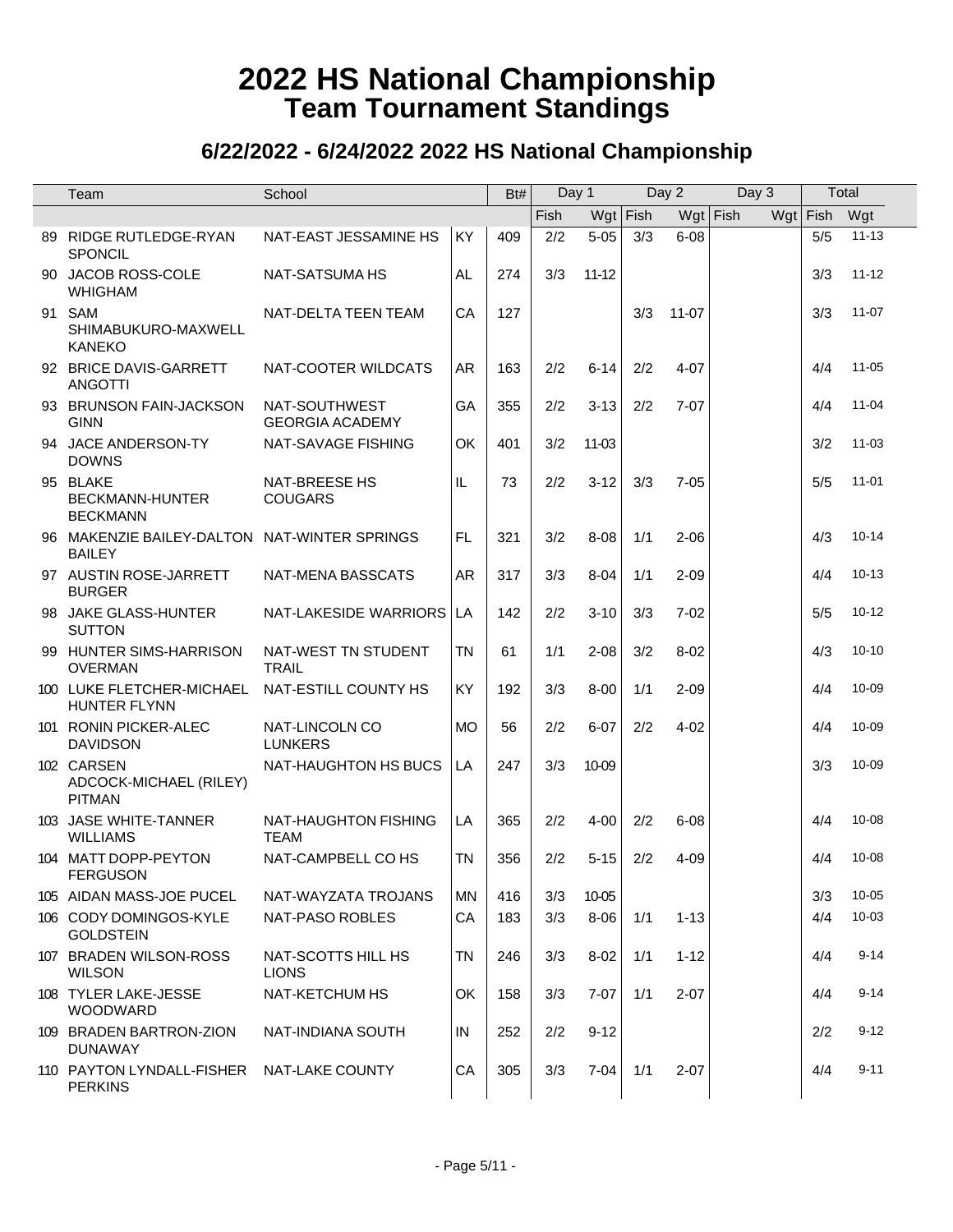|         | Team                                                         | School                                   |           | Bt# | Day 1 |          | Day 2      |            | Day 3 | Total      |          |
|---------|--------------------------------------------------------------|------------------------------------------|-----------|-----|-------|----------|------------|------------|-------|------------|----------|
|         |                                                              |                                          |           |     | Fish  |          | $Wgt$ Fish | $Wgt$ Fish |       | $Wgt$ Fish | Wgt      |
|         | 111 TAYLOR<br>MARCEL-MATTHEW<br><b>CAMPBELL</b>              | NAT-LEGACY JR BASS                       | <b>NY</b> | 60  | 2/2   | $5 - 10$ | 2/2        | $4 - 01$   |       | 4/4        | $9 - 11$ |
|         | 112 LANDON MYERS-HUNTER<br><b>OLIVET</b>                     | NAT-ALCOA FISHING TEAM   TN              |           | 92  | 1/0   | $1 - 11$ | 3/3        | $8 - 00$   |       | 4/3        | $9 - 11$ |
|         | 113 CALEB SIMMONS-ETHAN<br><b>WISE</b>                       | NAT-OSCEOLA ANGLERS                      | <b>FL</b> | 39  | 1/1   | $3 - 05$ | 2/2        | $6 - 05$   |       | 3/3        | $9 - 10$ |
| 114 JOE | VANDERPOOL-DAKOTA<br><b>MEANS</b>                            | NAT-WASHINGTON STATE                     | <b>WA</b> | 341 | 3/3   | $6 - 11$ | 1/1        | $2 - 13$   |       | 4/4        | $9 - 08$ |
|         | 115 ETHAN FOLEY-TREY<br><b>STUECKER</b>                      | NAT-CENTRAL HARDIN HS                    | <b>KY</b> | 161 | 2/2   | $3 - 03$ | 3/3        | $6 - 04$   |       | 5/5        | $9 - 07$ |
|         | 116 KADEN<br>RAICHEL-CHANDLER<br><b>MARCILLE</b>             | NAT-SCOTTSBURG HS                        | IN        | 242 | 3/3   | $9 - 06$ |            |            |       | 3/3        | $9 - 06$ |
|         | 117 DANIEL<br>BIRMINGHAM-KADEN<br><b>POSEY</b>               | NAT-PICKENS ANGLERS<br><b>HS</b>         | AL        | 67  |       |          | 3/3        | $9 - 04$   |       | 3/3        | $9 - 04$ |
|         | 117 NATHAN MOORE-STEWART NAT-KIRK ACADEMY<br><b>MOORE</b>    |                                          | MS        | 331 | 3/3   | $9 - 04$ |            |            |       | 3/3        | $9 - 04$ |
|         | 119 BRAYDEN<br><b>HOEHN-BRANDON GIBSON</b>                   | <b>NAT-SAINT MARYS</b>                   | OH        | 97  | 3/3   | $5 - 08$ | 2/2        | $3 - 11$   |       | 5/5        | $9 - 03$ |
|         | 120 BRIAN MACKINNON-BRYCE NAT-VISTA DEL LAGO<br><b>WHITE</b> | <b>CLUB</b>                              | CA        | 22  | 2/2   | $3 - 02$ | 3/2        | $6 - 01$   |       | 5/4        | $9 - 03$ |
|         | 121 AUSTIN GREDIG-HUNTER<br><b>STEWART</b>                   | NAT-WB FISHING TEAM                      | <b>TN</b> | 308 | 2/2   | $5 - 05$ | 2/2        | $3 - 14$   |       | 4/4        | $9 - 03$ |
|         | 122 WILL STEPHENS-LUCAS<br><b>WRAY</b>                       | NAT-RUSSELL COUNTY HS                    | KY        | 201 |       |          | 3/3        | $9 - 02$   |       | 3/3        | $9 - 02$ |
|         | 123 NATHAN LORRAIN-MASON<br><b>SWEETSER</b>                  | NAT-BURLINGTON<br><b>SEAHORSES</b>       | VT        | 202 | 1/1   | $1 - 11$ | 3/3        | $7 - 06$   |       | 4/4        | $9 - 01$ |
|         | 124 DANNY<br>FRISCHMON-BOBBY<br><b>HEIBERG</b>               | <b>NAT-EDEN PRAIRIE</b>                  | <b>MN</b> | 143 | 2/2   | $3 - 04$ | 2/2        | $5 - 10$   |       | 4/4        | $8 - 14$ |
|         | 125 ALAN KIGHT III-SHADEN<br><b>FARLEY</b>                   | <b>NAT-SE OKLAHOMA</b><br><b>FISHING</b> | OK        | 65  | 1/1   | $2 - 13$ | 3/3        | $5 - 15$   |       | 4/4        | $8 - 12$ |
|         | 126 BLAKE CALDWELL-OWEN<br><b>SAUNDERS</b>                   | NAT-GALLIA ACADEMY                       | OH        | 84  | 2/2   | $5 - 07$ | 1/1        | $3 - 05$   |       | 3/3        | $8 - 12$ |
|         | 127 TRENT HAMMOCK-CARTER NAT-ALEXANDER<br><b>SEABROOK</b>    | <b>COUGARS</b>                           | GA        | 24  | 3/3   | $6 - 05$ | 1/1        | $2 - 05$   |       | 4/4        | $8 - 10$ |
|         | 128 KOLBY COX-THOMAS<br><b>MOORE</b>                         | NAT-EDMOND N HS                          | OK        | 9   | 3/3   | $8 - 10$ |            |            |       | 3/3        | $8 - 10$ |
|         | 129 RYAN KIEKE-GRANT<br><b>HEINEN</b>                        | NAT-ROCORI                               | <b>MN</b> | 116 | 2/2   | $4 - 12$ | 2/2        | $3 - 13$   |       | 4/4        | $8 - 09$ |
|         | 130 CHARLIE<br>DOMPIERRE-MASON<br><b>STIDWILL</b>            | NAT-EASTSIDE ELITES                      | MI        | 95  | 1/1   | $2 - 09$ | 3/1        | $6 - 00$   |       | 4/2        | $8 - 09$ |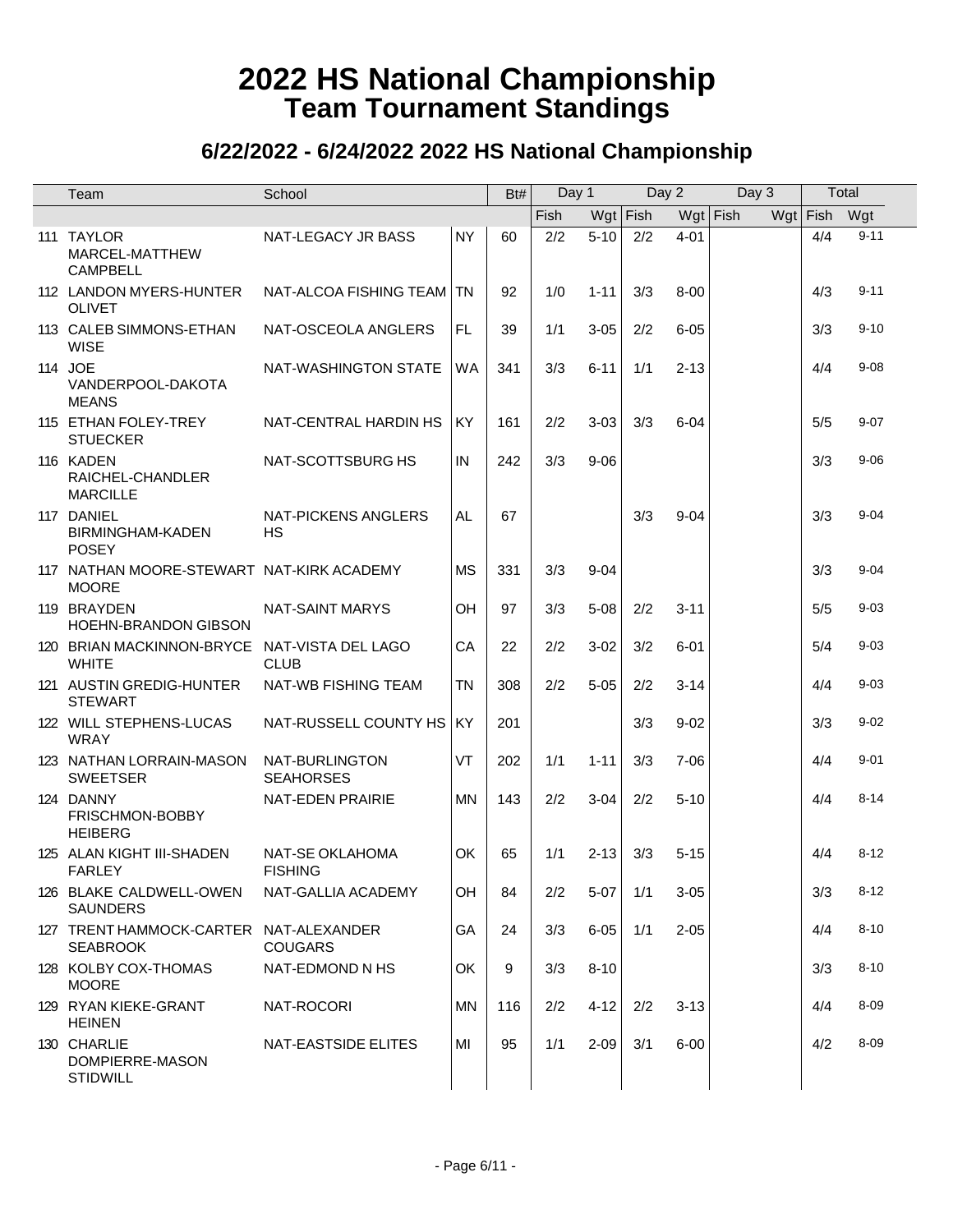|     | Team                                                         | School                                  |           | Bt# | Day 1 |            |     | Day 2      | Day 3 |            | Total    |
|-----|--------------------------------------------------------------|-----------------------------------------|-----------|-----|-------|------------|-----|------------|-------|------------|----------|
|     |                                                              |                                         |           |     | Fish  | $Wgt$ Fish |     | $Wgt$ Fish |       | $Wgt$ Fish | Wgt      |
|     | 131 DYLAN<br>SOUTHWOOD-KENDALL<br><b>NEAL</b>                | NAT-WAYNE COUNTY<br><b>CARDINALS</b>    | KY        | 234 | 1/1   | $2 - 10$   | 3/3 | $5 - 12$   |       | 4/4        | $8 - 06$ |
|     | 132 AUSTEN MADSEN-LOGAN<br><b>GREENO</b>                     | NAT-HOLDREGE DUSTERS                    | NE        | 134 | 2/2   | $5 - 14$   | 1/1 | $2 - 07$   |       | 3/3        | $8 - 05$ |
|     | 133 DYLAN MCGEE-BRETT HILL NAT-HARTLEY HAWGS                 |                                         | OH        | 241 | 2/2   | $4 - 01$   | 1/1 | $4 - 04$   |       | 3/3        | $8 - 05$ |
|     | 134 REECE KEENEY-JOHN KRIZ NAT-NE WISCONSIN BASS             |                                         | WI        | 177 | 1/1   | $2 - 11$   | 2/2 | $5 - 09$   |       | 3/3        | $8 - 04$ |
|     | 135 ELISHA COLLEY-ASHTON<br><b>JOHNSON</b>                   | NAT-SAND ROCK<br><b>WILDCATS</b>        | AL.       | 78  | 3/3   | $8 - 02$   |     |            |       | 3/3        | $8 - 02$ |
|     | 135 MADDOX WILLIAMS-EDDIE<br><b>HYATT</b>                    | NAT-SALINE WARRIORS                     | LA        | 347 | 3/3   | $8 - 02$   |     |            |       | 3/3        | $8 - 02$ |
|     | 137 COOPER JIPSEN-LOGAN<br><b>EILTS</b>                      | NAT-SW IOWA TEAM                        | IA        | 398 | 1/1   | $2 - 00$   | 3/3 | $6 - 00$   |       | 4/4        | $8 - 00$ |
|     | 138 CARTER PJESKY-JAKE<br><b>MANTOVANI</b>                   | NAT-KANELAND HS                         | IL.       | 406 | 3/3   | $6 - 00$   | 1/1 | $1 - 14$   |       | 4/4        | $7 - 14$ |
|     | 139 JOE HAREN-ALAN SMITH                                     | NAT-PIKE CO PIRATES                     | GA        | 304 | 1/1   | $2 - 05$   | 2/2 | $5 - 09$   |       | 3/3        | $7 - 14$ |
|     | 140 HENRY GARRETT-JACOB<br><b>HODGE</b>                      | NAT-GREENBRIER<br><b>FISHING TEAM</b>   | GA        | 322 | 1/1   | $2 - 09$   | 2/2 | $5 - 05$   |       | 3/3        | $7 - 14$ |
| 141 | MATTHEW NICHOLS-RYAN<br><b>UNGER</b>                         | NAT-MCCOOK HS                           | <b>NE</b> | 244 | 3/3   | $7 - 13$   |     |            |       | 3/3        | $7 - 13$ |
|     | 142 TYLER POPE-PIERCE<br><b>KAIRSCHNER</b>                   | NAT-BENTON TIGERS                       | LA        | 77  | 1/1   | $3 - 00$   | 2/2 | $4 - 13$   |       | 3/3        | $7 - 13$ |
|     | 143 MACK TAYLOR-PARKER<br><b>HALING</b>                      | NAT-SAND SPRINGS HS<br><b>MINUTEMEN</b> | OK        | 377 | 3/3   | $7 - 12$   |     |            |       | 3/3        | $7 - 12$ |
|     | 143 PARKER<br>KRATOCHVILL-BENSON<br><b>SWATEK</b>            | NAT-HOLMEN HS VIKINGS                   | WI        | 206 | 2/2   | $7 - 12$   | 1/1 |            |       | 3/3        | $7 - 12$ |
|     | 143 MICHAEL BRUSH-LEX<br><b>BAIRIOS</b>                      | NAT-OAKDALE HS                          | CA        | 272 | 3/3   | $7 - 12$   |     |            |       | 3/3        | $7 - 12$ |
|     | 146 STEVEN BRADY-DANIEL<br><b>MCCOY</b>                      | NAT-LAKE HAVASU HS                      | AZ        | 82  |       |            | 3/2 | $7 - 12$   |       | 3/2        | $7 - 12$ |
|     | 147 GRAYSON HYLTON-ISAAC<br><b>SMITH</b>                     | NAT-EAST CENTRAL HS<br><b>TROJANS</b>   | IN        | 227 | 2/2   | $6 - 02$   | 1/1 | $1 - 08$   |       | 3/3        | $7 - 10$ |
|     | 148 MASON BOATRIGHT-LANE<br><b>KINLAW</b>                    | NAT-BACON CO RAIDERS                    | GA        | 239 | 3/2   | $7 - 09$   |     |            |       | 3/2        | $7 - 09$ |
|     | 149 NATE AKERS-BO WILLIAMS NAT-SOUTHWEST                     | <b>GEORGIA ACADEMY</b>                  | GA        | 393 | 2/2   | $7 - 08$   |     |            |       | 2/2        | $7 - 08$ |
|     | 150 WIL RAVENSCROFT-KYLER NAT-NORTH AUGUSTA<br><b>MURRAY</b> |                                         | <b>SC</b> | 38  | 1/1   | $2 - 13$   | 2/2 | $4 - 09$   |       | 3/3        | $7 - 06$ |
|     | 151 HUNTER DILL-AUSTIN<br><b>SHORT</b>                       | NAT-TRAVELERS REST HS                   | <b>SC</b> | 31  | 2/2   | $3-07$     | 2/2 | $3 - 11$   |       | 4/4        | $7 - 02$ |
|     | 152 ZANDER<br><b>WINDHAM-DAYTON</b><br><b>MCDOWELL</b>       | NAT-CLIFTON CUB'S                       | <b>TX</b> | 186 | 2/2   | $5 - 04$   | 1/1 | $1 - 12$   |       | 3/3        | $7 - 00$ |
|     | 153 KYLE GILSON-TY CRISPIN                                   | NAT-NEW BREED<br><b>BASSERS</b>         | <b>NJ</b> | 160 | 2/2   | $3 - 14$   | 1/1 | $3-02$     |       | 3/3        | $7 - 00$ |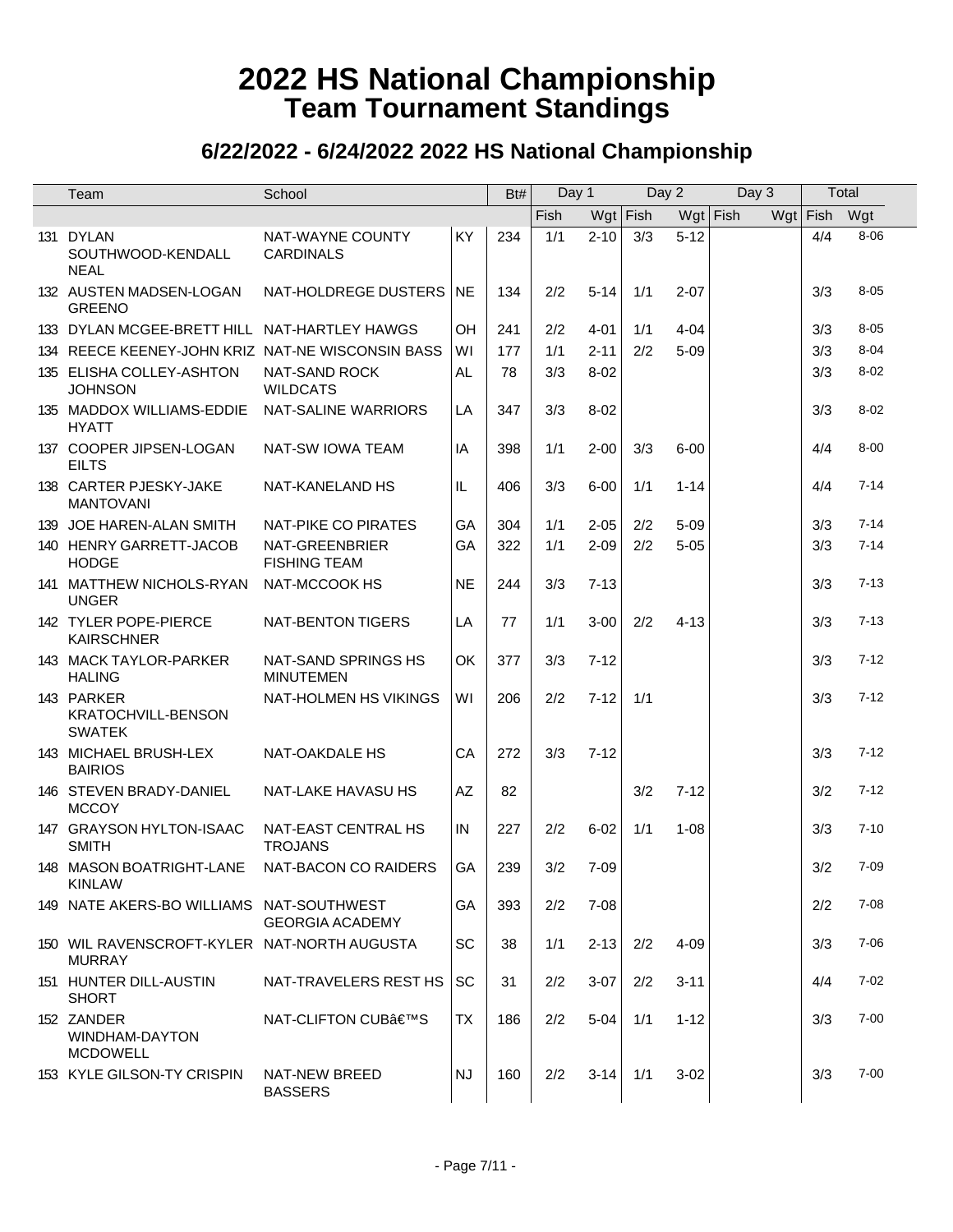| Team                                                        | School                                           |           | Bt# | Day 1 |            | Day 2 |            | Day 3 | Total      |          |
|-------------------------------------------------------------|--------------------------------------------------|-----------|-----|-------|------------|-------|------------|-------|------------|----------|
|                                                             |                                                  |           |     | Fish  | $Wgt$ Fish |       | $Wgt$ Fish |       | $Wgt$ Fish | Wgt      |
| 154 JACOB OLIVER-ZEB                                        | NAT-ELIZABETHTON HIGH                            | <b>TN</b> | 312 | 2/2   | $4 - 06$   | 1/1   | $2 - 06$   |       | 3/3        | $6 - 12$ |
| <b>ROBERTS</b>                                              | <b>SCHOOL CYCLONES</b>                           |           |     |       |            |       |            |       |            |          |
| 155 KONNOR SWEET-BLAINE<br><b>MILLER</b>                    | NAT-LEBANON HS                                   | VA        | 188 | 3/0   | $6 - 12$   |       |            |       | 3/0        | $6 - 12$ |
| 156 HAYDEN SHORT-ABIGAIL<br><b>SHORT</b>                    | <b>NAT-BURGIN</b><br><b>INDEPENDENT BULLDOGS</b> | KY        | 27  | 3/3   | $6 - 10$   |       |            |       | 3/3        | $6 - 10$ |
| 157 LOGAN PARKER-HUDSON<br><b>HOWELL</b>                    | NAT-CHEROKEE HS<br><b>WARRIORS</b>               | GA        | 32  | 1/1   |            | 2/1   | $6 - 08$   |       | 3/2        | $6 - 08$ |
| 158 LUKE BEATY-EMMETT<br><b>GARGARO</b>                     | NAT-ALHAMBRA<br><b>BULLDOGS</b>                  | CA        | 205 | 2/2   | $6 - 07$   |       |            |       | 2/2        | $6 - 07$ |
| 159 MATTHEW<br>TOMOLONIS-ANDREW<br><b>TOMOLONIS</b>         | NAT-E CARTER RAIDERS                             | <b>KY</b> | 98  | 3/3   | $6 - 06$   |       |            |       | 3/3        | $6 - 06$ |
| 160 BRANTON<br>CHAMPION-JACKSON<br><b>BEHRINGER</b>         | NAT-RICHMOND HILL HS                             | GA        | 207 | 2/2   | $4 - 02$   | 1/1   | $2 - 04$   |       | 3/3        | $6 - 06$ |
| 161 COLLIN MORRIS-BLAKE<br><b>TOWNSEND</b>                  | <b>NAT-SPRING HILL BEARS</b>                     | <b>AR</b> | 395 | 2/2   | $6 - 05$   |       |            |       | 2/2        | $6 - 05$ |
| 162 GRANT LANEY-TREY<br><b>TROTTER</b>                      | NAT-FAIRVIEW AGGIES                              | AL.       | 348 |       |            | 2/2   | $6 - 02$   |       | 2/2        | $6 - 02$ |
| 163 HUNTER<br>SHELTON-JORDAN<br><b>HAMPTON</b>              | <b>NAT-TRIGG COUNTY</b><br><b>WILDCATS</b>       | <b>KY</b> | 174 |       |            | 3/3   | $5 - 15$   |       | 3/3        | $5 - 15$ |
| 164 JEREMY ZYCK-CHRISTIAN<br><b>RUOTSALAINEN</b>            | NAT-SOUTH FORSYTH HS<br><b>WAR EAGLES</b>        | GA        | 14  |       |            | 2/2   | $5 - 12$   |       | 2/2        | $5 - 12$ |
| 165 AARON SPURGEON-WYATT NAT-INDIAN CREEK HS<br><b>WISE</b> |                                                  | IN        | 128 | 2/2   | $3 - 14$   | 1/1   | $1 - 13$   |       | 3/3        | $5 - 11$ |
| 166 MARSHALL `LEE`<br>CAUDILL-BRANDT KIDWELL                | NAT-JESSAMINE CO                                 | KY        | 59  | 1/1   | $2 - 08$   | 1/0   | $3 - 03$   |       | 2/1        | $5 - 11$ |
| 167 COLTON<br>CLEVELAND-DEAN RICE                           | NAT-CALHOUN YELLOW<br><b>JACKETS</b>             | GA        | 297 |       |            | 2/2   | $5 - 08$   |       | 2/2        | $5 - 08$ |
| 168 ALEXANDER<br>BLANCHARD-BRADEN<br><b>PUJOL</b>           | NAT-ASSUMPTION HS                                | LA        | 15  | 1/1   | $3 - 01$   | 1/1   | $2 - 07$   |       | 2/2        | $5 - 08$ |
| 169 GRANT<br>PRIESMEYER-BRENT RYAN                          | NAT-EUREKA WILDCAT                               | <b>MO</b> | 352 | 2/2   | $5 - 01$   |       |            |       | 2/2        | $5 - 01$ |
| 170 RYDER HALL-LOGAN<br><b>WELCH</b>                        | NAT-BOLIVAR HS<br><b>LIBERATORS</b>              | <b>MO</b> | 168 | 1/1   | $2 - 12$   | 1/1   | $2 - 02$   |       | 2/2        | $4 - 14$ |
| 171 BRYCE BARCLAY-HADEN<br>WEST                             | NAT-GILMER FISHING<br><b>CLUB</b>                | GA        | 357 | 1/1   | $2 - 05$   | 1/1   | $2 - 09$   |       | 2/2        | $4 - 14$ |
| 172 TROY COX-ZANE RAVALIN                                   | NAT-OAKDALE MUSTANGS                             | CA        | 318 |       |            | 2/1   | $4 - 13$   |       | 2/1        | $4 - 13$ |
| 173 COLTON RUDY-COLIN<br><b>RUDY</b>                        | NAT-SW IOWA TEAM                                 | IA        | 18  |       |            | 2/2   | $4 - 10$   |       | 2/2        | $4 - 10$ |
| 174 CHARLY HUTSON-CHLOE<br><b>WISNIEWSKI</b>                | NAT-HCHS PATRIOTS                                | TN        | 371 |       |            | 2/2   | $4 - 09$   |       | 2/2        | 4-09     |
| 174 WYATT CRONIN-LEVI<br><b>JILLSON</b>                     | NAT-BRAINERD<br><b>WARRIORS</b>                  | ΜN        | 335 |       |            | 2/2   | $4 - 09$   |       | 2/2        | $4 - 09$ |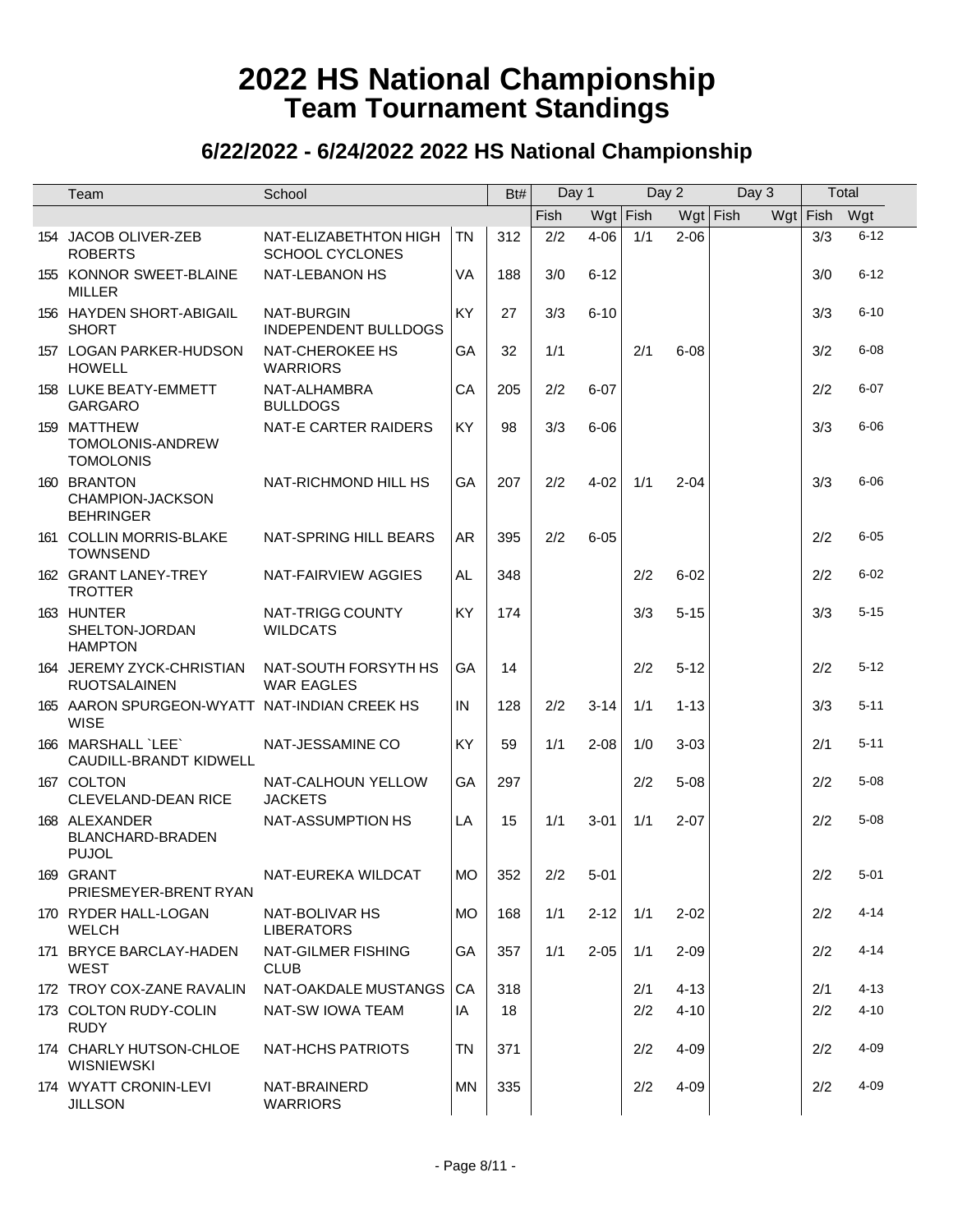| Team                                                 | School                                    |           | Bt# | Day 1 |            | Day 2 |            | Day 3 | Total      |          |
|------------------------------------------------------|-------------------------------------------|-----------|-----|-------|------------|-------|------------|-------|------------|----------|
|                                                      |                                           |           |     | Fish  | $Wgt$ Fish |       | $Wgt$ Fish |       | $Wgt$ Fish | Wgt      |
| 176 CHASE FLEENOR-TYLER<br><b>STEWART</b>            | NAT-SCOTTSBURG HS                         | IN        | 129 | 1/1   | $2 - 06$   | 1/1   | $2 - 03$   |       | 2/2        | $4 - 09$ |
| 177 PARKER STEWART-BT<br>VOGELSBERG                  | NAT-SPANISH FORK DONS                     | UT        | 199 | 2/2   | $4 - 07$   |       |            |       | 2/2        | $4 - 07$ |
| 178 TREY LIPPE-COLTON<br><b>SPINNING</b>             | NAT-BLUE EYE BULLDOGS                     | MO        | 69  | 2/2   | $4 - 06$   |       |            |       | 2/2        | $4 - 06$ |
| 178 RICHARD HURTT-LUKE<br><b>STIDHAM</b>             | NAT-SCOTTSBURG HS                         | IN        | 49  | 2/2   | $4 - 06$   |       |            |       | 2/2        | $4 - 06$ |
| 180 HAYDEN<br><b>CURLISS-MAGNUM</b><br><b>MORRIS</b> | NAT-HARTSHORNE MINER<br><b>TEAM</b>       | OK        | 327 | 1/1   | $2 - 10$   | 1/1   | $1 - 11$   |       | 2/2        | $4 - 05$ |
| 181 CLIFFORD STILL-CALEB<br><b>GODSON</b>            | NAT-NORTH AUGUSTA                         | <b>SC</b> | 215 |       |            | 2/2   | $4 - 04$   |       | 2/2        | $4 - 04$ |
| 182 JOHN BRADY<br>WHITE-TYLER WINE                   | NAT-CORBIN REDHOUNDS                      | KY        | 106 | 1/1   | $2 - 03$   | 1/1   | $2 - 01$   |       | 2/2        | $4 - 04$ |
| 183 CLAY MULFORD-SETH<br><b>SPANO</b>                | NAT-CALVARY BAPTIST<br><b>ACADEMY</b>     | LA        | 220 | 1/1   | $1 - 13$   | 1/1   | $2 - 05$   |       | 2/2        | $4 - 02$ |
| 184 GAGE STRUBEN-HAGEN<br><b>CARTER</b>              | NAT-WEST OUACHITA HS                      | LA        | 62  | 2/2   | $4 - 01$   |       |            |       | 2/2        | $4 - 01$ |
| 185 ANGUS RUSTAD-CHASE<br><b>OLSEN</b>               | <b>NAT-LITTLE FALLS</b><br><b>ANGLERS</b> | <b>MN</b> | 119 | 2/2   | $4 - 00$   |       |            |       | 2/2        | $4 - 00$ |
| 186 LOGAN<br>AHLBRECHT-BRUCE<br><b>KRAEMER</b>       | NAT-BECKER MN<br><b>BULLDOGS</b>          | <b>MN</b> | 344 | 2/2   | $3 - 15$   |       |            |       | 2/2        | $3 - 15$ |
| 187 HUNTER COATS-ETHAN<br>SARAULT                    | NAT-INDIANA BASS FED                      | IN        | 397 | 1/1   | $2 - 01$   | 1/1   | $1 - 13$   |       | 2/2        | $3 - 14$ |
| 188 BENJAMIN<br><b>GRAVES-LANDON SHOTTS</b>          | NAT-HEWITT TRUSSVILLE<br><b>HUSKIES</b>   | AL.       | 155 | 1/1   | $3 - 14$   |       |            |       | 1/1        | $3 - 14$ |
| 189 AIDEN HOLM-REID<br><b>MCCALLA</b>                | NAT-BECKER                                | <b>MN</b> | 310 | 1/1   | $3 - 13$   |       |            |       | 1/1        | $3 - 13$ |
| 190 HAYDEN DAVIS-MADDOX<br><b>DUCK</b>               | NAT-QUITMAN<br><b>WOLVERINES</b>          | LA        | 109 | 2/2   | $3 - 12$   |       |            |       | 2/2        | $3 - 12$ |
| 191 SEAN CASH-CHRISTIAN<br><b>LARKEY</b>             | NAT-ROCKCASTLE<br><b>ROCKETS</b>          | <b>KY</b> | 367 | 1/1   | $3 - 12$   |       |            |       | 1/1        | $3 - 12$ |
| 192 BO HELMS-ETHAN PALMER NAT-BADIN BANDITS          |                                           | <b>NC</b> | 3   |       |            | 2/1   | 3-11       |       | 2/1        | $3 - 11$ |
| 193 KARLEE<br>ROSALEZ-KAMRYN<br><b>ROSALEZ</b>       | NAT-FREEDOM FALCONS                       | CA        | 122 |       |            | 1/1   | $3 - 11$   |       | 1/1        | $3 - 11$ |
| 194 JAX SOTO-NATHAN TRITT                            | NAT-DELTA SAINTS                          | CA        | 147 | 2/1   | $3 - 10$   |       |            |       | 2/1        | $3 - 10$ |
| 195 TY KREIS-BRAEDEN<br><b>ANDERSON</b>              | NAT-GOTHENBURG<br><b>BASSMASTERS</b>      | <b>NE</b> | 198 |       |            | 2/1   | $3 - 09$   |       | 2/1        | $3 - 09$ |
| 196 LOGAN RUSSELL-OWEN<br><b>JENKINS</b>             | NAT-CHATUGE ANGLERS                       | <b>NC</b> | 117 | 1/1   | $3 - 09$   |       |            |       | 1/1        | $3 - 09$ |
| 197 COLE MCNEELY-WYATT<br><b>PARKER</b>              | NAT-SMACKOVER<br><b>BUCKAROOS</b>         | AR        | 50  | 1/1   | $3 - 07$   |       |            |       | 1/1        | $3-07$   |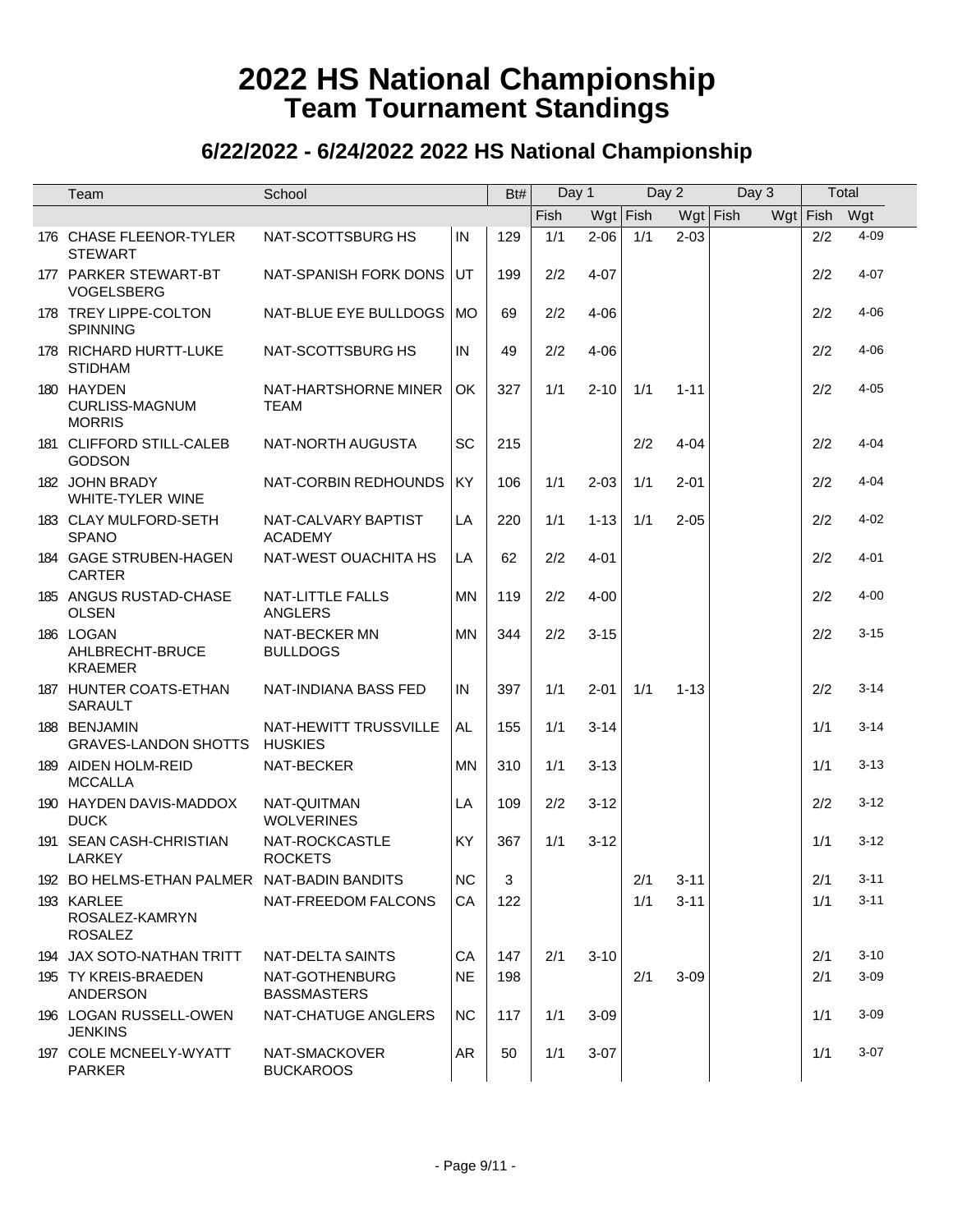| Team                                                       | School                                    |           | Bt#            | Day 1 |            | Day 2 |          | Day 3      | Total      |          |
|------------------------------------------------------------|-------------------------------------------|-----------|----------------|-------|------------|-------|----------|------------|------------|----------|
|                                                            |                                           |           |                | Fish  | $Wgt$ Fish |       |          | $Wgt$ Fish | $Wgt$ Fish | Wgt      |
| 198 GAVIN TREMIE-COLLIN<br><b>CANIK</b>                    | NAT-SOUTH CENTRAL LA                      | LA        | 225            | 1/1   | $3 - 06$   |       |          |            | 1/1        | $3 - 06$ |
| 199 TY REDDEN-CLAYTON<br><b>WYATT</b>                      | NAT-MARSHALL CO.                          | KY        | 373            | 1/1   | $3 - 03$   |       |          |            | 1/1        | $3 - 03$ |
| 200 LANDON DAY-DYLAN<br><b>MCLAREN</b>                     | NAT-LINCOLN CO HS                         | KY        | 81             |       |            | 1/1   | $2 - 14$ |            | 1/1        | $2 - 14$ |
| 201 TYLER HENLEY-COOPER<br><b>HARTSFIELD</b>               | NAT-BUFORD HS                             | GA        | 28             | 1/1   | $2 - 13$   |       |          |            | 1/1        | $2 - 13$ |
| 201 LAINIE HOLBERT-SARAH<br><b>SWINDLE</b>                 | NAT-RIVERSIDE BASS<br><b>TEAM</b>         | <b>TN</b> | 281            | 1/1   | $2 - 13$   |       |          |            | 1/1        | $2 - 13$ |
| 203 ALEXIS<br><b>VIRGILLITO-TAYLOR</b><br><b>BACOT</b>     | NAT-PARKWAY HS                            | LA        | 275            | 1/1   | $2 - 09$   |       |          |            | 1/1        | $2 - 09$ |
| 203 BEN HOWARD-JASON<br><b>BURCHFIELD</b>                  | NAT-SW HS WARRIORS                        | KY        | 396            | 1/1   | $2 - 09$   |       |          |            | 1/1        | $2 - 09$ |
| 205 CONNOR GISLER-LUKE<br><b>ABEL</b>                      | NAT-LAFAYETTE<br><b>CHRISTIAN COUGARS</b> | GA        | 311            |       |            | 1/1   | $2 - 05$ |            | 1/1        | $2 - 05$ |
| 205 DILLON<br>ROBERTSHAW-CODY<br><b>MILLER</b>             | NAT-SOUTHERN<br>COLORADO JR               | CO        | 132            |       |            | 1/1   | $2 - 05$ |            | 1/1        | $2 - 05$ |
| 207 MACKENZIE<br>PAVIA-BREANNA TAYLOR                      | NAT-LEESBURG HS<br><b>JACKETS</b>         | <b>FL</b> | 376            |       |            | 1/1   | $2 - 04$ |            | 1/1        | $2 - 04$ |
| 207 LAKE ADLER-ANTHONY<br><b>GRAY</b>                      | NAT-GAFFNEY HS                            | SC        | 361            | 1/1   | $2 - 04$   |       |          |            | 1/1        | $2 - 04$ |
| 209 JOEY DURHAM-HEATH<br><b>ROACH</b>                      | NAT-LAFAYETTE HS                          | GA        | 87             | 1/1   | $2 - 02$   |       |          |            | 1/1        | $2 - 02$ |
| 210 SCOOTER (JAMES)<br><b>LIGON-TYLER BOGGS</b>            | NAT-LUMPKIN COUNTY HS                     | GA        | 233            | 1/1   | $2 - 01$   | 1/1   |          |            | 2/2        | $2 - 01$ |
| 211 CARSON WILLIAMS-JAYCE<br><b>BRABOY</b>                 | NAT-MCCRACKEN<br><b>COUNTY MUSTANGS</b>   | KY        | $\overline{7}$ |       |            | 1/1   | $1 - 15$ |            | 1/1        | $1 - 15$ |
| 212 MATTHEW JONES-MICAH<br><b>DARNELL</b>                  | NAT-CALLOWAY CO HS<br><b>LAKERS</b>       | KY        | 303            |       |            | 1/1   | $1 - 14$ |            | 1/1        | $1 - 14$ |
| 213 PATRICK<br>FULLERTON-JOEY<br><b>DAWSON</b>             | NAT-BENTON HS TIGERS                      | LA        | 5              | 1/1   | $1 - 13$   |       |          |            | 1/1        | $1 - 13$ |
| 214 HUNTER NEALE-CLAYTON NAT-LAKE WALES HS<br><b>KEENE</b> |                                           | FL        | 45             |       |            | 1/1   | $1 - 12$ |            | 1/1        | $1 - 12$ |
| 215 WILL TRAVIS-COLTON<br><b>TIEFFER</b>                   | NAT-RAY CO EAGLES                         | TN        | 254            |       |            | 1/1   | $1 - 11$ |            | 1/1        | $1 - 11$ |
| 215 CALEB ANDREWS-MASON<br><b>SCOTT</b>                    | NAT-7001881                               | LA        | 382            |       |            | 1/1   | $1 - 11$ |            | 1/1        | $1 - 11$ |
| 217 TAGGERT NISSEN-JADEN<br><b>BEETER</b>                  | NAT-WEST FARGO<br><b>MUSTANGS</b>         | ND        | 124            |       |            | 1/1   | $1 - 10$ |            | 1/1        | $1 - 10$ |
| 218 MORGAN ROWE-KYLE<br><b>WATTS</b>                       | NAT-CONCRETE HS LIONS                     | <b>WA</b> | 315            |       |            |       |          |            |            |          |
| 218 BRANDON<br>WILLARD-BRYAN GAYTON                        | NAT-WOODLAND HS                           | GA        | 314            |       |            |       |          |            |            |          |